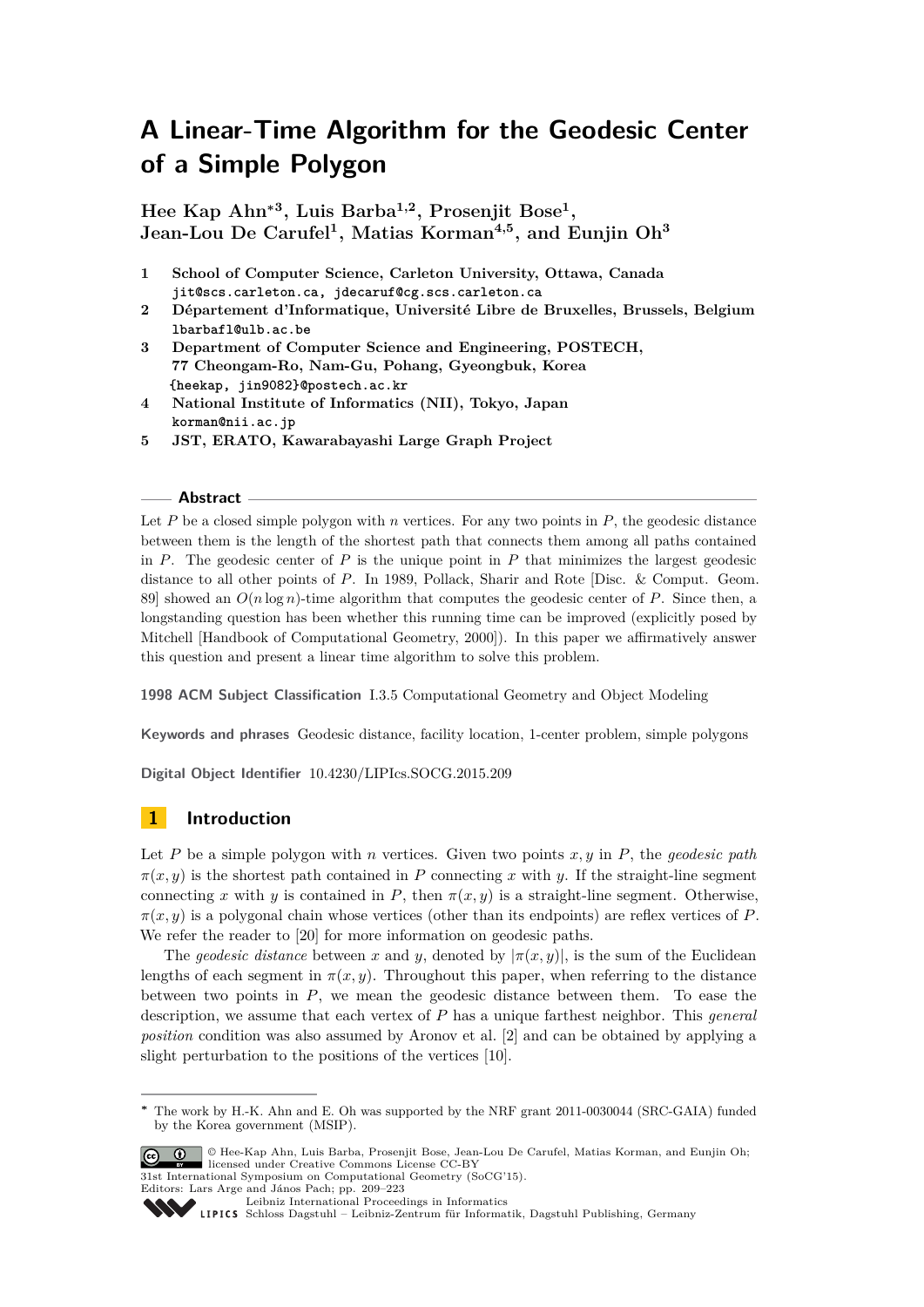Given a point  $x \in P$ , a (geodesic) *farthest neighbor* of *x*, is a point  $f_P(x)$  (or simply  $f(x)$ ) of *P* whose geodesic distance to *x* is maximized.

Let  $F_P(x)$  be the function that maps each  $x \in P$  to the distance to a farthest neighbor of  $x$  (i.e.,  $F_P(x) = |\pi(x, f(x))|$ ). A point  $c_P \in P$  that minimizes  $F_P(x)$  is called the *geodesic center* of *P*. Similarly, a point  $s \in P$  that maximizes  $F_P(x)$  (together with  $f(s)$ ) is called a *geodesic diametral pair* and their distance is known as the *geodesic diameter*. Asano and Toussaint [\[3\]](#page-14-4) showed that the geodesic center is unique (whereas it is easy to see that several geodesic diametral pairs may exist).

In this paper, we show how to compute the geodesic center of  $P$  in  $O(n)$  time. Due to lack of space, some proofs are omitted. For a full version of this paper refer to [\[1\]](#page-13-0).

# **1.1 Previous Work**

Since the early 1980s the problem of computing the geodesic center (and its counterpart, the geodesic diameter) has received a lot of attention from the computational geometry community. Chazelle [\[7\]](#page-14-5) gave the first algorithm for computing the geodesic diameter (which runs in  $O(n^2)$  time using linear space). Afterwards, Suri [\[25\]](#page-14-6) reduced it to  $O(n \log n)$ -time without increasing the space constraints. Finally, Hershberger and Suri [\[14\]](#page-14-7) presented a fast matrix search technique, one application of which is a linear-time algorithm for computing the diameter. The first algorithm for computing the geodesic center was given by Asano and Toussaint [\[3\]](#page-14-4), and runs in  $O(n^4 \log n)$ -time. In 1989, Pollack, Sharir, and Rote [\[23\]](#page-14-8) improved it to  $O(n \log n)$  time. Since then, it has been an open problem whether the geodesic center can be computed in linear time (indeed, this problem was explicitly posed by Pollack et al. [\[23\]](#page-14-8) and later by Mitchell [\[20,](#page-14-0) Chapter 27]).

Several variations of these two problems have been considered. Indeed, the same problem has been studied under different metrics. For example, the  $L_1$  geodesic distance [\[6\]](#page-14-9), the link distance [\[9,](#page-14-10) [15,](#page-14-11) [24\]](#page-14-12) (where we look for the path with the minimum possible number of bends or *links*), or even rectilinear link distance [\[21,](#page-14-13) [22\]](#page-14-14) (a variation of the link distance in which only isothetic segments are allowed). The diameter and center of a simple polygon for both the  $L_1$  and rectilinear link metrics can be computed in linear time (whereas  $O(n \log n)$ ) time is needed for the link distance). Another natural extension is the computation of the diameter and center in polygonal domains (i.e., polygons with one or more holes). Polynomial time algorithms are known for both the diameter [\[4\]](#page-14-15) and center [\[5\]](#page-14-16), although the running times are significantly larger (i.e.,  $O(n^{7.73})$  and  $O(n^{12+\epsilon})$ , respectively).

# **1.2 Outline**

In order to compute the geodesic center,  $c_p$ , Pollack et al. [\[23\]](#page-14-8) introduce a linear time *chord-oracle*. Given a chord *C* that splits *P* into two sub-polygons, this oracle determines which sub-polygon contains  $c_P$ . Combining this operation with an efficient search on a triangulation of *P*, Pollack et al. narrow the search of *c<sup>P</sup>* within a triangle (and find the center using optimization techniques). Their approach however, does not allow them to reduce the complexity of the problem in each iteration, and hence it runs in  $\Theta(n \log n)$  time.

The general approach of our algorithm described in Section [6](#page-9-0) is similar: partition *P* into  $O(1)$  cells, use an oracle to determine which cell contains  $c_P$ , and recurse within the cell. Our approach differs however in two important aspects that allows us to speed-up the algorithm. First, we do not use the chords of a triangulation of *P* to partition the problem into cells. We use instead a cutting of a suitable set of chords. Secondly, we compute a set  $\Sigma$  of  $O(n)$  functions, each defined in a triangular domain contained in *P*, such that their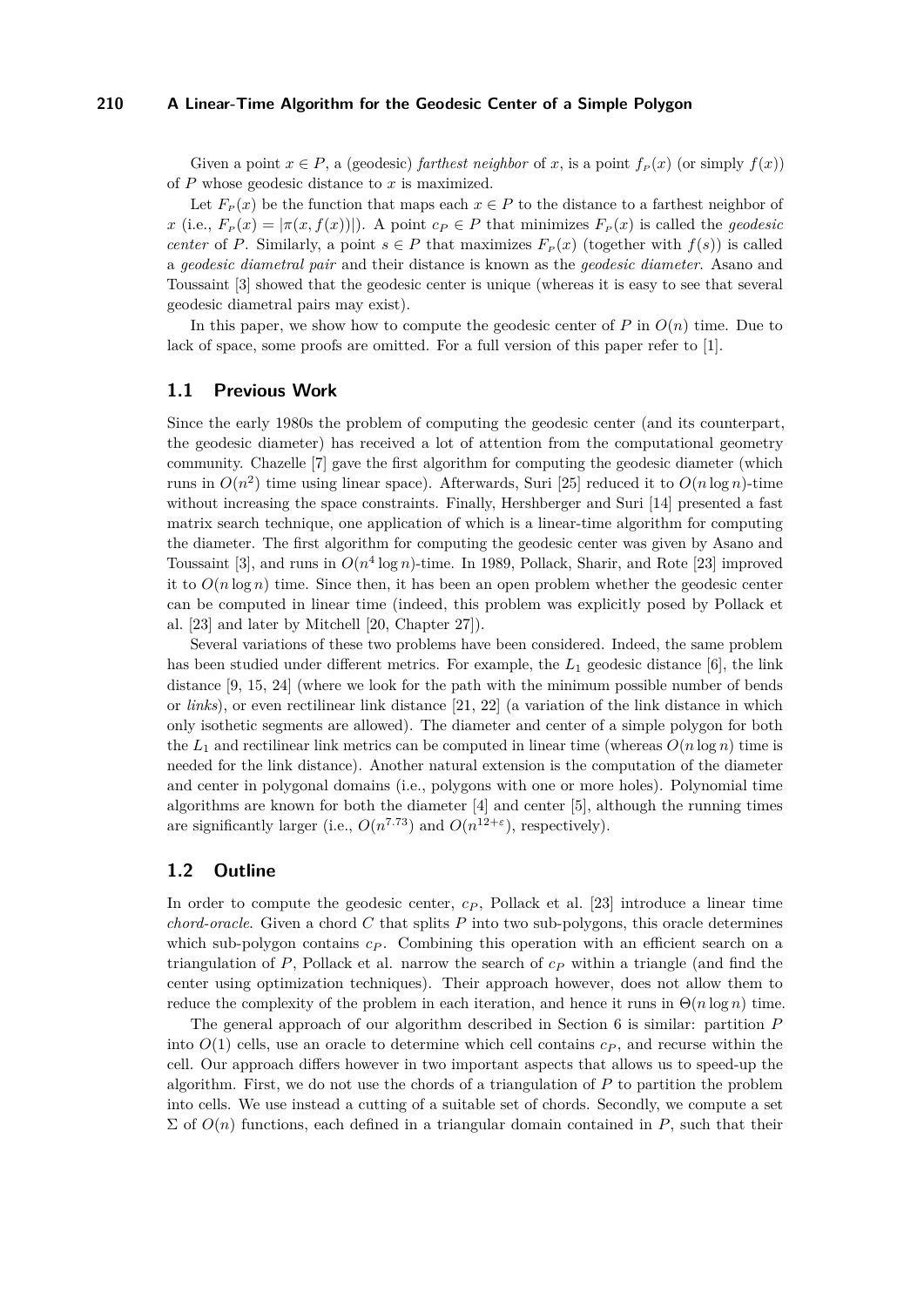upper envelope,  $\phi$ , coincides with  $F_P$ . Thus, we can "ignore" the polygon P and focus only on finding the minimum of the function *φ*.

The search itself uses *ε*-nets and cutting techniques, which guarantee that both the size of the cell containing  $c_P$  and the number of functions of  $\Sigma$  defined in it decrease by a constant fraction (and thus leads to an overall linear time algorithm). This search has however two stopping conditions, (1) reach a subproblem of constant size, or (2) find a triangle containing  $c$ *P*. In the latter case, we show that  $\phi$  is a convex function when restricted to this triangle. Thus, finding its minimum becomes an optimization problem that we solve in Section [7](#page-11-0) using cuttings in  $\mathbb{R}^3$ . The key of this approach lies in the computation of the functions in  $\Sigma$  and their triangular domains. Each function  $g \in \Sigma$  is defined in a triangular domain  $\Delta$  contained in *P* and is associated to a particular vertex *w* of *P*. Intuitively speaking, *g* maps points in  $\triangle$  to their (geodesic) distance to *w*. We guarantee that, for each point  $x \in P$ , there is one function  $g \in \Sigma$  defined in a triangle containing *x*, such that  $g(x) = F_p(x)$ . To compute these triangles and their corresponding functions, we proceed as follows.

In Section [2,](#page-2-0) we use the matrix search technique introduced by Hershberger and Suri [\[14\]](#page-14-7) to decompose the boundary of *P*, denoted by *∂P*, into connected edge-disjoint chains. Each chain is defined by either (1) a consecutive list of vertices that have the same farthest neighbor  $v$  (we say that  $v$  is *marked* if it has such a chain associated to it), or (2) an edge whose endpoints have different farthest neighbors (such edge is called a *transition edge*).

In Section [3,](#page-3-0) we consider each transition edge *ab* of *∂P* independently and compute its *hourglass*. Intuitively, the hourglass of *ab*, *Hab*, is the region of *P* between two chains, the edge *ab* and the chain of *∂P* that contains the farthest neighbors of all points in *ab*. Inspired by a result of Suri [\[25\]](#page-14-6), we show that the sum of the combinatorial complexities of all hourglasses defined on a transition edge is *O*(*n*). (The *combinatorial complexity*—or simply complexity—of a geometric object is the total number of vertices and edges that define it.) In addition, we provide a new technique to compute all these hourglasses in linear time.

In Section [5](#page-6-0) we show how to compute the functions in  $\Sigma$  and their respective triangles. We distinguish two cases: (1) Inside each hourglass  $H_{ab}$  of a transition edge, we use a technique introduced by Aronov et al. [\[2\]](#page-14-1) that uses the shortest-path trees of *a* and *b* in  $H_{ab}$  to construct  $O(|H_{ab}|)$  triangles with their respective functions (for more information on shortest-path trees refer to  $[11]$ ). (2) For each marked vertex  $v$  we compute triangles that encode the distance from *v*. Moreover, we guarantee that these triangles cover every point of *P* whose farthest neighbor is *v*. Overall, we compute the  $O(n)$  functions of  $\Sigma$  in linear time.

# <span id="page-2-0"></span>**2 Decomposing the boundary**

In this section, we decompose *∂P* into chains of consecutive vertices that share the same farthest neighbor and edges of *P* whose endpoints have distinct farthest neighbors.

Using a result from Hershberger and Suri  $[14]$ , in  $O(n)$  time we can compute the farthest neighbor of each vertex of *P*. Recall that the farthest neighbor of each vertex of *P* is always a convex vertex of *P* [\[3\]](#page-14-4) and is unique by our general position assumption. The (farthest) *Voronoi region* of a vertex *v* of *P* is the set of points  $R(v) = \{x \in P : F_P(x) = |\pi(x, v)|\}$ (including boundary points).

We mark the vertices of *P* that are farthest neighbors of at least one vertex of *P*. Let *M* denote the set of marked vertices of *P* (clearly this set can be computed in  $O(n)$ ) time after applying the result of Hershberger and Suri). In other words, *M* contains all vertices of *P* whose Voronoi region contains at least one vertex of *P*. Given a vertex *v* of *P*, the vertices of *P* whose farthest neighbor is *v* appear contiguously along *∂P* [\[2\]](#page-14-1).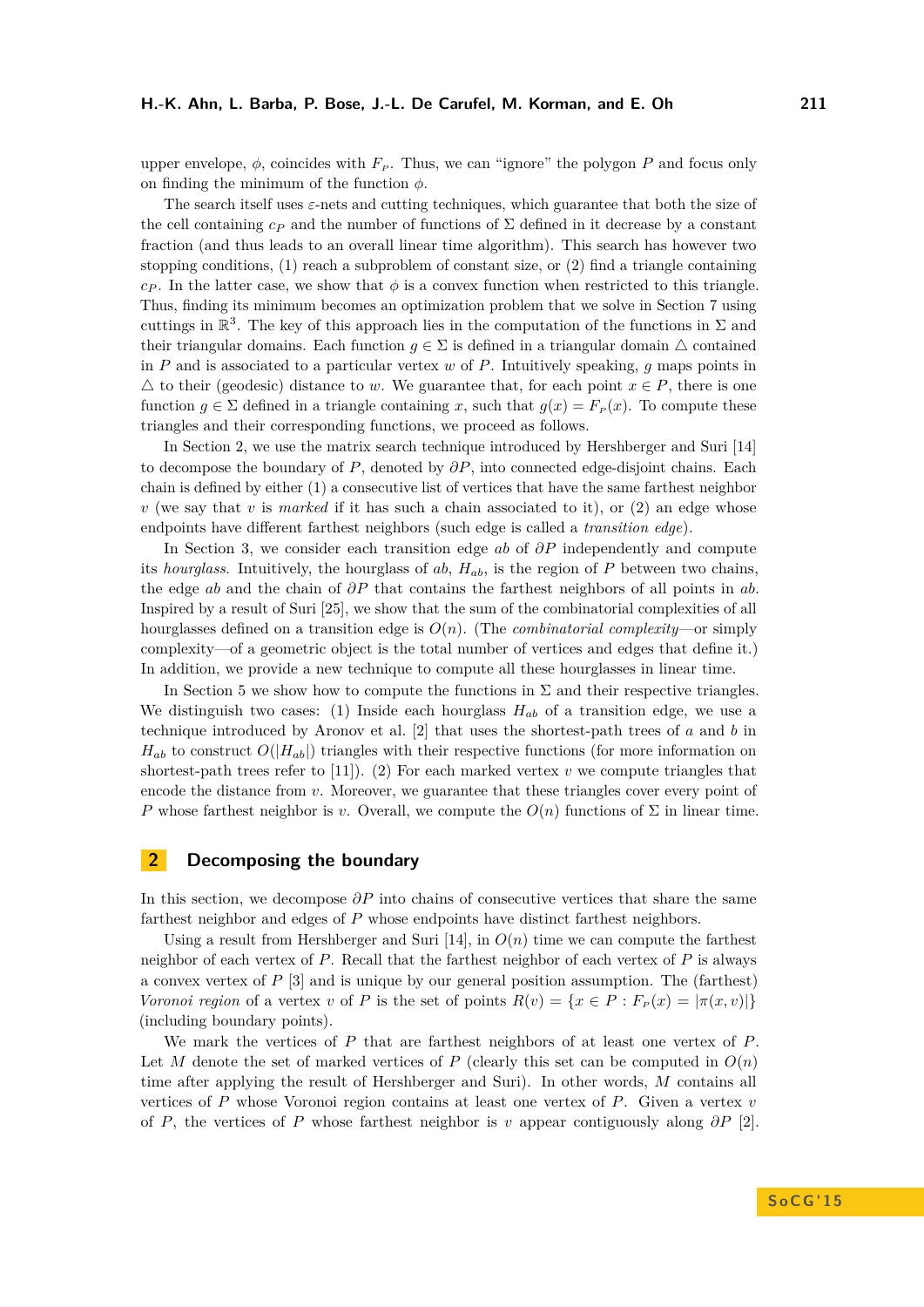Therefore, after computing all these farthest neighbors, we effectively split the boundary into subchains, each associated with a different vertex of *M*; see Figure [1.](#page-3-1)

Given two points *x* and *y* on *∂P*, let *∂P*(*x, y*) be the polygonal chain that starts at *x* and follows the boundary of *P* clockwise until reaching *y*. We say that three (nonempty) disjoint sets *A, B* and *C* contained in *∂P* are in *clockwise order* if *B* ⊂ *∂P*(*a, c*) for any  $a \in A$  and any  $c \in C$ . (To ease notation, we say that three points  $x, y, z \in \partial P$  are in clockwise order if  $\{x\}$ ,  $\{y\}$  and  $\{z\}$  are in clockwise order).

<span id="page-3-1"></span>

**Figure 1** Each vertex of the boundary of *P*  $\mathcal{O}(\mathbb{R}^d)$ is assigned with a farthest neighbor which is then marked. The boundary is then decomposed into vertex-disjoint chains, each associated with a marked vertex, joined by transition edges (blue) whose endpoints have different farthest neighbors.

Let *a* and *b* be the endpoints of a transition edge of *∂P* such that *b* is the clockwise

neighbor of *a* along  $\partial P$ . Because *ab* is a transition edge, we know that  $f(a) \neq f(b)$ . Recall that we have computed  $f(a)$  and  $f(b)$  in the previous step and note that  $a, b, f(a), f(b)$  are in clockwise order.

For any vertex  $v \in \partial P$  such that  $f(a) \neq v \neq f(b)$  and  $f(a), v, f(b)$  are in clockwise order, we know that there cannot be a vertex *u* of *P* such that  $f(u) = v$ . As proved by Aronov et al. [\[2,](#page-14-1) Corollary 2.7.4], if there is a point *x* on *∂P* whose farthest neighbor is *v*, then *x* must lie on the open segment  $(a, b)$ . In other words, the Voronoi region  $R(v)$  restricted to  $\partial P$  is contained in (*a, b*).

# <span id="page-3-0"></span>**3 Hourglasses**

For any polygonal chain  $C = \partial P(p_0, p_k)$ , the *hourglass* of *C*, denoted by  $H_C$ , is the simple polygon contained in *P* bounded by *C*,  $\pi(p_k, f(p_0))$ ,  $\partial P(f(p_0), f(p_k))$  and  $\pi(f(p_k), p_0)$ ; see Figure [2.](#page-4-0) We call *C* and  $\partial P(f(p_0), f(p_k))$  the *top* and *bottom* chains of  $H_C$ , respectively, while  $\pi(p_k, f(p_0))$  and  $\pi(f(p_k), p_0)$  are referred to as the *walls* of  $H_C$ . We say that the hourglass  $H_C$  is *open* if its walls are vertex-disjoint. We say C is a *transition chain* if  $f(p_0) \neq f(p_k)$  and neither  $f(p_0)$  nor  $f(p_k)$  are interior vertices of *C*. In particular, if an edge *ab* of *∂P* is a transition chain, we say that it is a *transition edge* (see Figure [2\)](#page-4-0).

I **Lemma 1** (Restatement of Lemma 3.1.3 of [\[2\]](#page-14-1))**.** *If C is a transition chain of ∂P, then the hourglass H<sup>C</sup> is an open hourglass.*

In the remainder of the paper, all the hourglasses considered are defined by a transition chain. That is, they are open and their top and bottom chains are edge-disjoint.

The following lemma is depicted in Figure [2](#page-4-0) and is a direct consequence of the Ordering Lemma proved by Aronov et al. [\[2,](#page-14-1) Corollary 2.7.4].

<span id="page-3-2"></span>I **Lemma 2.** *Let C*1*, C*2*, C*<sup>3</sup> *be three edge-disjoint transition chains of ∂P in clockwise order. Then, the bottom chains of*  $H_{C_1}$ ,  $H_{C_2}$  *and*  $H_{C_3}$  *are also edge-disjoint and are in clockwise order.*

Let  $\gamma$  be a geodesic path joining two points on the boundary of *P*. We say that  $\gamma$  *separates* two points  $x_1$  and  $x_2$  of  $\partial P$  if the points of  $X = \{x_1, x_2\}$  and the endpoints of  $\gamma$  alternate along the boundary of *P* ( $x_1$  and  $x_2$  could coincide with the endpoints of  $\gamma$  in degenerate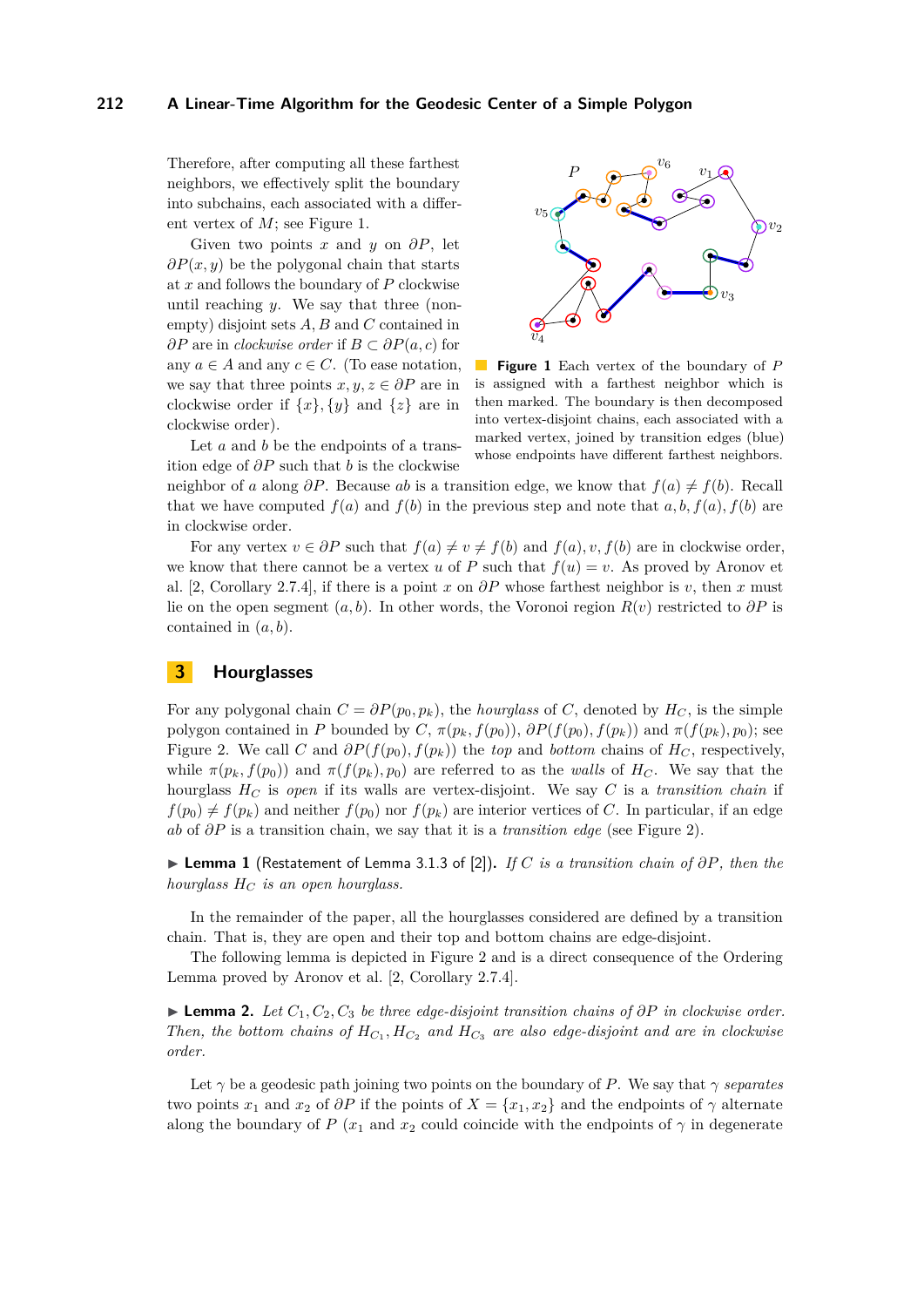<span id="page-4-0"></span>

**Figure 2** Given two edge-disjoint transition chains, their hourglasses are open and the bottom chains of their hourglasses are also edge-disjoint. Moreover, these bottom chains appear in the same cyclic order as the top chains along *∂P*.

cases). We say that a geodesic path  $\gamma$  *separates* an hourglass *H* if it separates the points of its top chain from those of its bottom chain.

<span id="page-4-2"></span>**► Lemma 3.** *Let*  $C_1, \ldots, C_r$  *be edge-disjoint transition chains of*  $\partial P$ *. Then, there is a set*  $of$  *t* ≤ 10 *geodesic paths*  $\gamma_1, \ldots, \gamma_t$  *with endpoints on*  $\partial P$  *such that for each* 1 ≤ *i* ≤ *r there exists*  $1 \leq j \leq t$  *such that*  $\gamma_j$  *separates*  $H_{C_i}$ *. Moreover, this set can be computed in*  $O(n)$ *time.*

A *chord* of *P* is an edge joining two non-adjacent vertices *a* and *b* of *P* such that  $ab \subseteq P$ . Therefore, a chord splits *P* into two sub-polygons.

<span id="page-4-1"></span> $\blacktriangleright$  **Lemma 4** (Restatement of Lemma 3.4.3 of [\[2\]](#page-14-1)). Let  $C_1, \ldots, C_r$  be a set of edge-disjoint *transition chains of ∂P in clockwise order. Then each chord of P appears in O*(1) *hourglasses*  $\sum_{i=1}^{n}$  *H* $\sum_{i=1}^{n}$  *...*  $\sum_{i=1}^{n}$  *H* $\sum_{i=1}^{n}$  *... H* $\sum_{i=1}^{n}$  *... H* $\sum_{i=1}^{n}$  *... H* $\sum_{i=1}^{n}$  *... H* $\sum_{i=1}^{n}$  *... H* $\sum_{i=1}^{n}$  *... H* $\sum_{i=1}^{n}$  *... H* $\sum_{i=1}^{n}$  *..* 

<span id="page-4-3"></span> $\blacktriangleright$  **Lemma 5.** Let  $x, u, y, v$  be four vertices of P in clockwise order. Given the shortest-path *trees*  $T_x$  *and*  $T_y$  *of x and y in P, respectively, such that*  $T_x$  *and*  $T_y$  *can answer lowest common ancestor (LCA) queries in*  $O(1)$  *time, we can compute the path*  $\pi(u, v)$  *in*  $O(|\pi(u, v)|)$  *time. Moreover, all edges of*  $\pi(u, v)$ *, except perhaps one, belong to*  $T_x \cup T_y$ *.* 

<span id="page-4-4"></span> $\blacktriangleright$  **Lemma 6.** Let P be a simple polygon with *n* vertices. Given k disjoint transition chains  $C_1, \ldots, C_k$  *of*  $\partial P$ *, it holds that* 

$$
\sum_{i=1}^k |H_{C_i}| = O(n).
$$

**Proof.** Because the given transition chains are edge-disjoint, Lemma [2](#page-3-2) implies that the bottom chains of their respective hourglasses are also edge-disjoint. Therefore, the sum of the complexities of all the top and bottom chains of these hourglasses is  $O(n)$ . To bound the complexity of their walls we use Lemma [4.](#page-4-1) Since no chord is used more than a constant number of times, it suffices to show that the total number of chords used by all these hourglasses is  $O(n)$ .

To prove this, we use Lemma [3](#page-4-2) to construct  $O(1)$  *splitting chains*  $\gamma_1, \ldots, \gamma_t$  such that for each  $1 \leq i \leq k$ , there is a splitting chain  $\gamma_j$  that separates the top and bottom chains of  $H_{C_i}$ . For each  $1 \leq j \leq t$ , let  $\mathcal{H}^j = \{H_{C_i} : \text{the top and bottom chain of } H_{C_i} \text{ are separated by } \gamma_j\}.$ Since the complexity of the shortest-path trees of the endpoints of  $\gamma_j$  is  $O(n)$  [\[11\]](#page-14-17), and from the fact that the chains  $C_1, \ldots, C_k$  are edge-disjoint, Lemma [5](#page-4-3) implies that the total number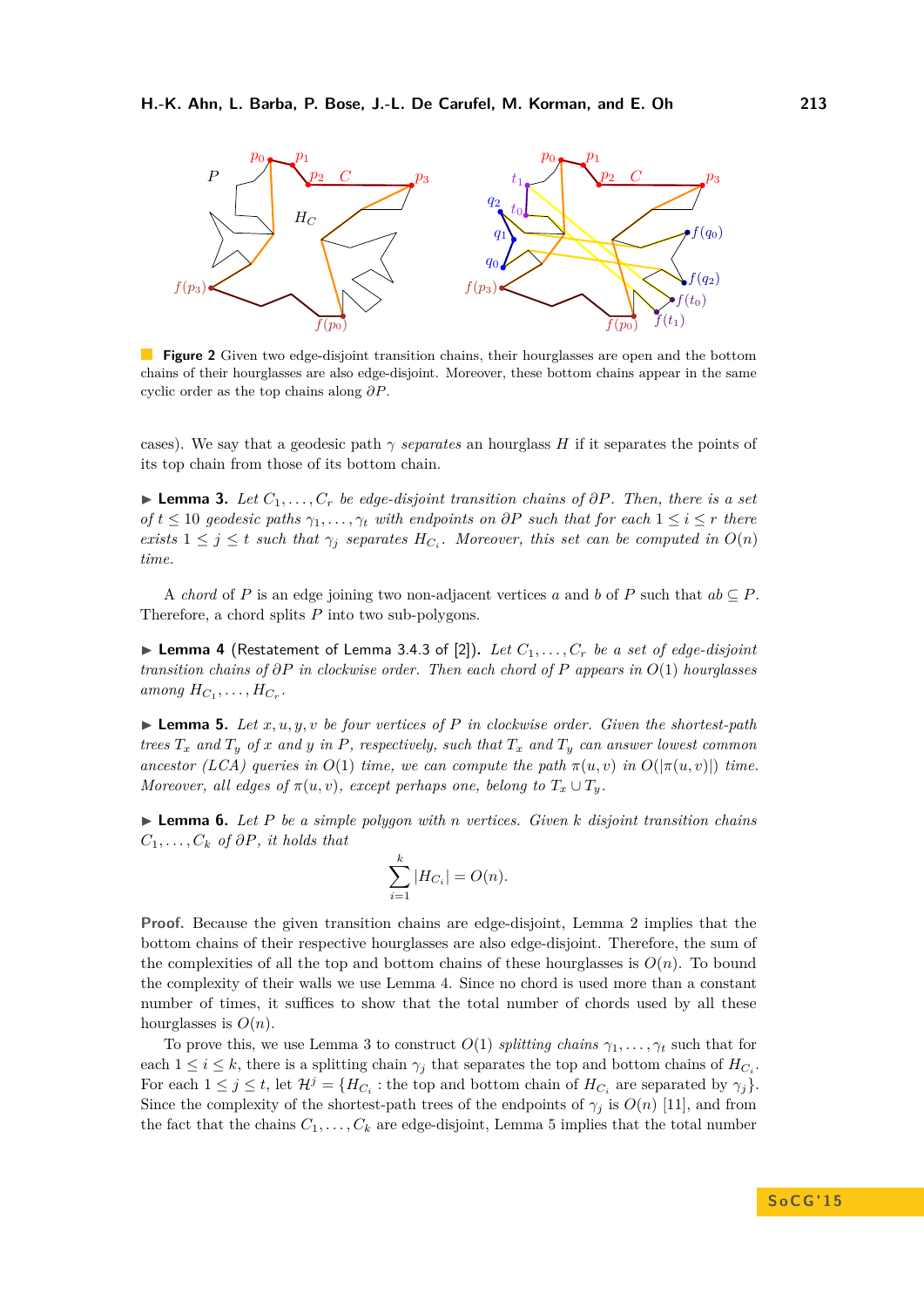of edges in all the hourglasses of  $\mathcal{H}^j$  is  $O(n)$ . Moreover, because each of these edges appears in  $O(1)$  hourglasses among  $C_1, \ldots, C_k$ , we conclude that

$$
\sum_{H \in \mathcal{H}^j} |H| = O(n).
$$

Since we have only  $O(1)$  splitting chains, our result follows.

# **3.1 Building hourglasses**

Let *E* be the set of transition edges of  $\partial P$ . Given a transition edge  $ab \in E$ , we say that *Hab* is a *transition hourglass*. In this section, we present an algorithm that computes each transition hourglass of *P* in  $O(n)$  time.

By Lemma [3](#page-4-2) we can compute a set of  $O(1)$  separating paths such that for each transition edge  $ab$ , the transition hourglass  $H_{ab}$  is separated by one (or more) paths in this set. For each endpoint of the  $O(1)$  separating paths we compute its shortest-path tree in linear time [\[8,](#page-14-18) [11\]](#page-14-17). In addition, we preprocess these trees in linear time to support LCA queries [\[13\]](#page-14-19). Both computations need linear time per endpoint and use  $O(n)$  space. Since we do this process for a constant number of endpoints, overall this preprocessing takes  $O(n)$  time.

Let  $\gamma$  be a separating path. Note that  $\gamma$  separates the boundary of *P* into two chains *S* and *S*<sup>'</sup> such that  $S \cup S' = \partial P$ . Let  $\mathcal{H}(\gamma)$  be the set of transition hourglasses separated by  $\gamma$ whose transition edge is contained in *S* (whenever an hourglass is separated by more than one path, we pick one arbitrarily). Note that we can classify all transition hourglasses into the sets  $\mathcal{H}(\gamma)$  in  $O(n)$  time (since  $O(1)$  separating paths are considered).

We claim that we can compute all transition hourglasses of  $\mathcal{H}(\gamma)$  in  $O(n)$  time. By construction, the wall of each of these hourglasses consists of a (geodesic) path that connects a point in *S* with a point in *S'*. Let  $u \in S$  and  $v \in S'$  be two vertices such that  $\pi(u, v)$  is the wall of a hourglass in  $\mathcal{H}(\gamma)$ . Because LCA queries can be answered in  $O(1)$  time [\[13\]](#page-14-19), Lemma [5](#page-4-3) allows us to compute this path in  $O(|\pi(u, v)|)$  time. Therefore, we can compute all hourglasses of  $\mathcal{H}(\gamma)$  in  $O(\sum_{H \in \mathcal{H}(\gamma)} |H| + n) = O(n)$  time by Lemma [6.](#page-4-4) Because only  $O(1)$ separating paths are considered, we obtain the following result.

<span id="page-5-0"></span>► **Lemma 7.** *The total complexity of the transition hourglasses of all transition edges of* P *is*  $O(n)$ *. Moreover, all these hourglasses can be constructed in*  $O(n)$  *time.* 

# **4 Funnels**

Let  $C = (p_0, \ldots, p_k)$  be a chain of  $\partial P$  and let *v* be a vertex of P not in C. The *funnel* of *v* to *C*, denoted by  $S_v(C)$ , is the simple polygon bounded by  $C$ ,  $\pi(p_k, v)$  and  $\pi(v, p_0)$ ; see Figure [3](#page-6-1) (*a*). Note that the paths  $\pi(v, p_k)$  and  $\pi(v, p_0)$  may coincide for a while before splitting into edge-disjoint chains. A subset  $R \subset P$  is *geodesically convex* if for every  $x, y \in R$ , the path  $\pi(x, y)$  is contained in *R*. This funnel  $S<sub>v</sub>(C)$  is then the minimum geodesically convex set that contains *v* and *C*. See Lee and Preparata [\[16\]](#page-14-20) or Guibas et al. [\[11\]](#page-14-17) for more details on funnels.

<span id="page-5-1"></span>**► Lemma 8.** Let *v* be a vertex of P and let C be a transition chain such that  $R(v) \cap \partial P \subseteq C$ *and*  $v \notin C$ *. Then,*  $R(v)$  *is contained in the funnel*  $S_v(C)$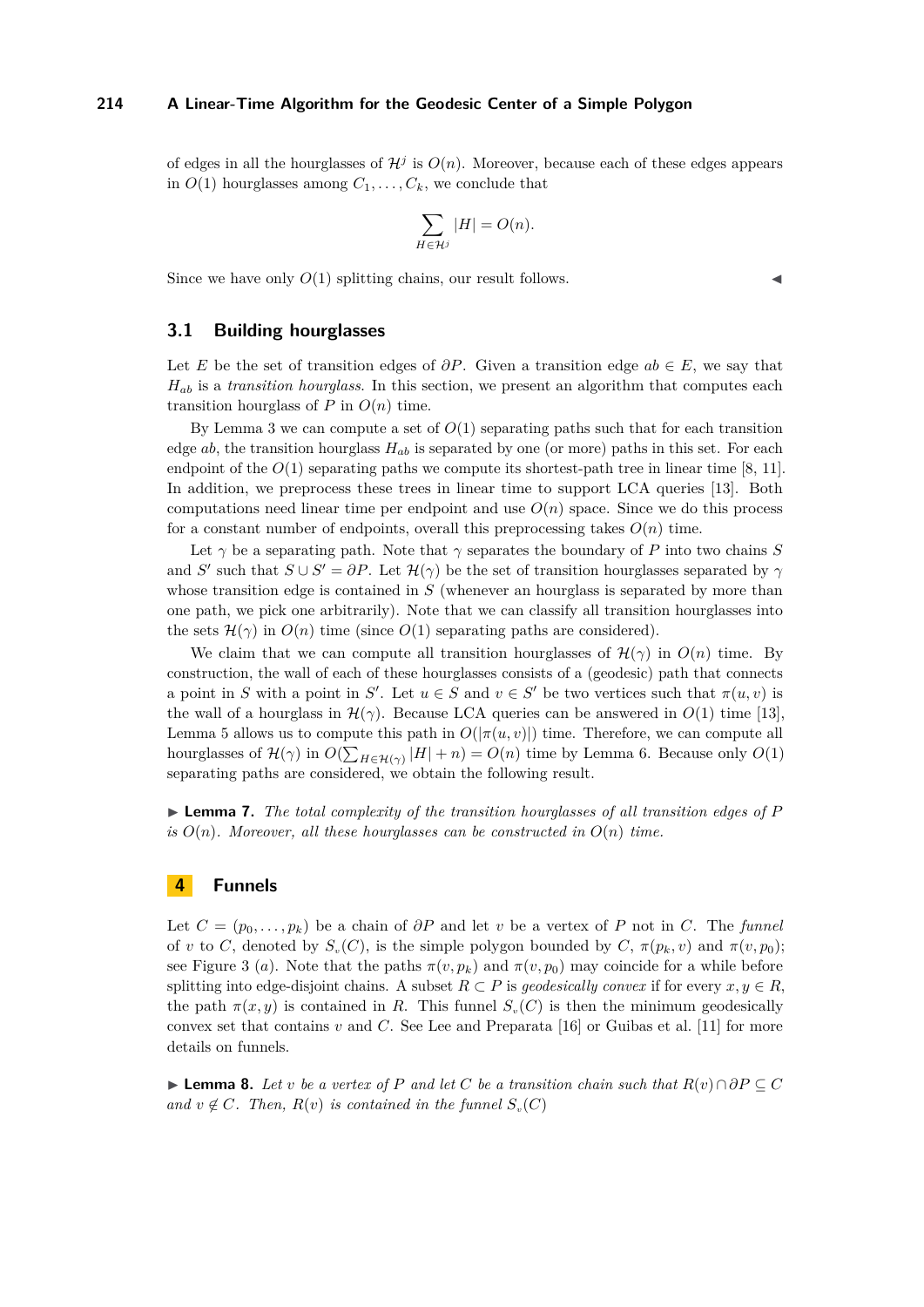<span id="page-6-1"></span>

**Figure 3** *a*) The funnel *Sv*(*C*) of a vertex *v* and a chain *C* contained in *∂P* are depicted. *b*) The decomposition of  $S_v(C)$  into apexed triangles produced by the shortest-path map of *v*.

# **4.1 Funnels of marked vertices**

Recall that for each marked vertex  $v \in M$ , we know at least of one vertex on  $\partial P$  such that *v* is its farthest neighbor.

<span id="page-6-2"></span>▶ **Lemma 9.** Let *x* be a point in *P*. If  $f(x) = v$  for some marked vertex  $v \in M$ , then  $x \in S_v(C_v)$ .

For any marked vertex *v*, let  $u_1, \ldots, u_{k-1}$  be the vertices of *P* such that  $v = f(u_i)$  and assume that  $u_1, \ldots, u_{k-1}$  are in clockwise order. Let  $u_0$  and  $u_k$  be the neighbors of  $u_1$  and  $u_{k-1}$  other than  $u_2$  and  $u_{k-2}$ , respectively. Note that both  $u_0u_1$  and  $u_{k-1}u_k$  are transition edges of *P*. Thus, we can assume that their transition hourglasses have been computed.

Let  $C_v = (u_0, \ldots, u_k)$  and consider the funnel  $S_v(C_v)$ . We call  $C_v$  the main chain of  $S_v(C_v)$  while  $\pi(u_k, v)$  and  $\pi(v, u_0)$  are referred to as the *walls* of the funnel. Because  $v = f(u_1) = f(u_{k-1})$ , we know that *v* is a vertex of both  $H_{u_0u_1}$  and  $H_{u_{k-1}u_k}$ . By definition, we have  $\pi(v, u_0) \subset H_{u_0u_1}$  and  $\pi(v, u_k) \subset H_{u_{k-1}u_k}$ . Thus, we can explicitly compute both paths  $\pi(v, u_0)$  and  $\pi(v, u_k)$  in  $O(|H_{u_0 u_1}| + |H_{u_{k-1} u_k}|)$  time. So, overall, the funnel  $S_v(C_v)$ can be constructed in  $O(k + |H_{u_0u_1}| + |H_{u_{k-1}u_k}|)$  time. Recall that, by Lemma [6,](#page-4-4) the total sum of the complexities of the transition hourglasses is  $O(n)$ . In particular, we can bound the total time needed to construct the funnels of all marked vertices by  $O(n)$ .

Since the complexity of the walls of these funnels is bounded by the complexity of the transition hourglasses used to compute them, by Lemma [7](#page-5-0) we get that

$$
\sum_{v \in M} |S_v(C_v)| = O\left(n + \sum_{ab \in E} |H_{ab}|\right) = O(n).
$$

<span id="page-6-3"></span> $\triangleright$  **Lemma 10.** *The total complexity of the funnels of all marked vertices of P is*  $O(n)$ *. Moreover, all these funnels can be constructed in O*(*n*) *time.*

# <span id="page-6-0"></span>**5 Covering the polygon with apexed triangles**

An *apexed triangle*  $\Delta = (a, b, c)$  with *apex a* is a triangle contained in *P* with an associated distance function  $g_{\Delta}(x)$ , called the *apex function* of  $\Delta$ , such that (1) *a* is a vertex of *P*, (2)  $b, c \in \partial P$ , and (3) there is a vertex *w* of *P*, called the *definer* of  $\triangle$ , such that

$$
g_{\triangle}(x) = \begin{cases} -\infty & \text{if } x \notin \triangle ,\\ |xa| + |\pi(a, w)| = |\pi(x, w)| & \text{if } x \in \triangle . \end{cases}
$$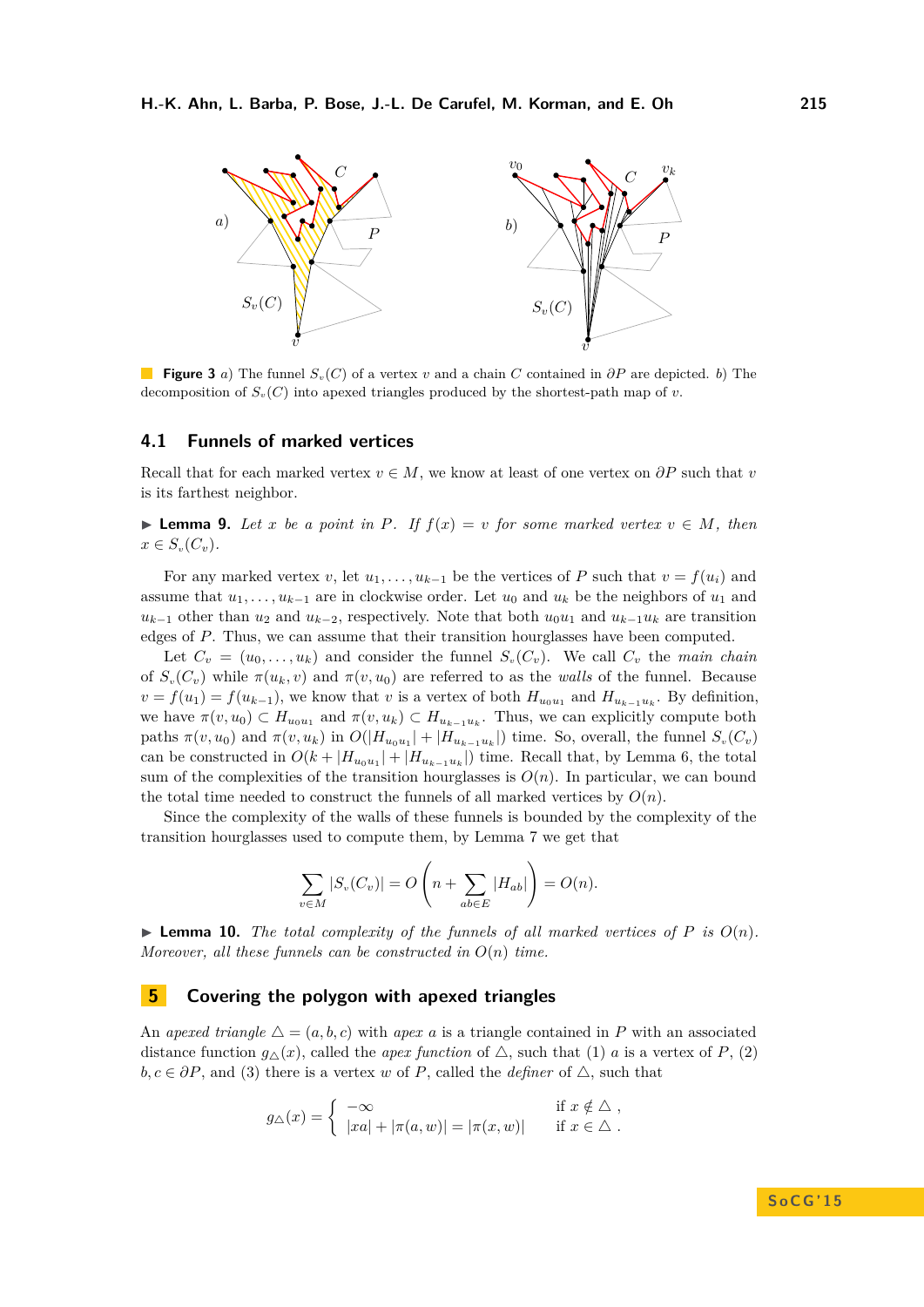<span id="page-7-0"></span>

**Figure 4** (left) A vertex *v* visible from the segment *ab* lying on the bottom chain of *Hab*, and the triangle  $\Delta_v$  which contains the portion of *ab* visible from *v*. (right) The children *u*<sub>1</sub> and *u*<sub>2</sub> of *v* are visible from *ab* while  $w_3$  is not. The triangle  $\Delta_v$  is split into apexed triangles by the rays going from *u*<sup>1</sup> and *u*<sup>2</sup> to *v*.

In this section, we show how to find a set of  $O(n)$  apexed triangles of P such that the upper envelope of their apex functions coincides with  $F<sub>P</sub>(x)$ . To this end, we first decompose the transition hourglasses into apexed triangles that encode all the geodesic distance information inside them. For each marked vertex  $v \in M$ , we construct a funnel that contains the Voronoi region of *v*. We then decompose this funnel into apexed triangles that encode the distance from *v*.

## **5.1 Inside the transition hourglass**

Let *ab* be a transition edge of *P* such that *b* is the clockwise neighbor of *a* along *∂P*. Let  $B_{ab}$  denote the open bottom chain of  $H_{ab}$ . As noticed above, a point on  $\partial P$  can be farthest from a vertex in  $B_{ab}$  only if it lies in the open segment *ab*. That is, if *v* is a vertex of  $B_{ab}$ such that  $R(v) \neq \emptyset$ , then  $R(v) \cap \partial P \subset ab$ . In fact, not only is this Voronoi region inside  $H_{ab}$ when restricted to the boundary of *P*, but we can further bound its location and show that  $R(v) \subset H_{ab}$ . The next result follows directly from Lemma [8.](#page-5-1)

▶ **Corollary 11.** *Let v be a vertex of*  $B_{ab}$ *. If*  $R(v) \neq \emptyset$ *, then*  $R(v) \subset H_{ab}$ *.* 

Our objective is to compute  $O(|H_{ab}|)$  apexed triangles contained in  $H_{ab}$ , each with its distance function, such that the upper envelope of these apex functions coincides with  $F<sub>P</sub>(x)$ restricted to *Hab* where it "matters".

The same approach was already used by Pollack et al. in [\[23,](#page-14-8) Section 3]. Given a segment contained in the interior of *P*, they show how to compute a linear number of apexed triangles such that  $F<sub>P</sub>(x)$  coincides with the upper envelope of the corresponding apex functions in the given segment. While the construction we follow is analogous, we use it in the transition hourglass *Hab* instead of the full polygon *P*. Therefore, we have to specify what is the relation between the upper envelope of the computed functions and  $F<sub>P</sub>(x)$ . We will show that the upper envelope of the apex functions computed in  $H_{ab}$  coincides with  $F_p(x)$  inside the Voronoi region  $R(v)$  of every vertex  $v \in B_{ab}$ .

Let  $T_a$  and  $T_b$  be the shortest-path trees in  $H_{ab}$  from *a* and *b* rooted at *a* and *b*, respectively. We can compute these trees in  $O(|H_{ab}|)$  time [\[11\]](#page-14-17). For each vertex *v* such that  $f(a)$ , *v* and *f*(*b*) are in clockwise order, let  $v_a$  and  $v_b$  be the neighbors of *v* in the paths  $\pi(v, a)$  and  $\pi(v, b)$ , respectively. We say that a vertex *v* is *visible* from *ab* if  $v_a \neq v_b$ . Note that if a vertex is visible, then the extension of these segments must intersect the top segment *ab*. Therefore, for each visible vertex *v*, we obtain a triangle  $\Delta_v$  as shown in Figure [4.](#page-7-0)

We further split  $\Delta_v$  into a series of triangles with apex at v as follows: Let u be a child of *v* in either  $T_a$  or  $T_b$ . As noted by Pollack et al., *v* can be of three types, either (1) *u* is not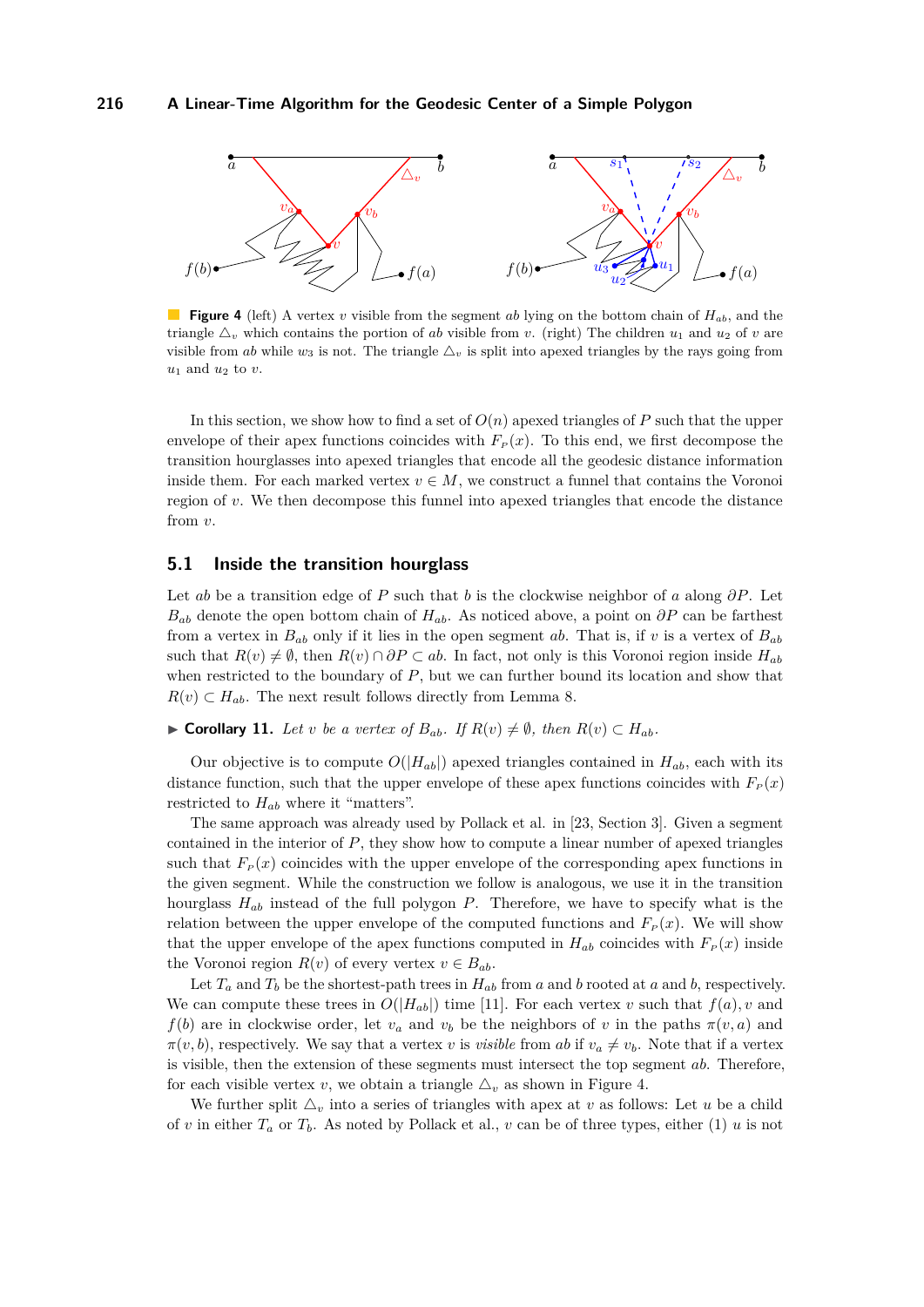visible from *ab* (and is hence a child of *v* in both  $T_a$  and  $T_b$ ); or (2) *u* is visible from *ab*, is a child of *v* only in  $T_b$ , and  $v_b v u$  is a left turn; or (3) *u* is visible from *ab*, is a child of *v* only in *Ta*, and *vavu* is a right turn.

Let  $u_1, \ldots, u_{k-1}$  be the children of *v* of type (2) sorted in clockwise order around *v*. Let  $c(v)$  be the maximum distance from *v* to any invisible vertex in the subtrees of  $T_a$  and  $T_b$ rooted at *v*; if no such vertex exists, then  $c(v) = 0$ . Define a function  $d_l(v)$  on each vertex *v* of  $H_{ab}$  in a recursive fashion as follows: If *v* is invisible from *ab*, then  $d_l(v) = c(v)$ . Otherwise, let  $d_l(v)$  be the maximum of  $c(v)$  and  $\max\{d_l(u_i) + |u_i v| : u_i$  is a child of *v* of type  $(2)$ . Symmetrically, we define a function  $d_r(v)$  using the children of type (3) of *v*.

For each  $1 \leq i \leq k-1$ , extend the segment  $u_i v$  passed *v* until it intersects *ab* at a point  $s_i$ . Let  $s_0$  and  $s_k$  be the intersections of the extensions of  $vv_a$  and  $vv_b$  with the segment *ab*. We define *k* apexed triangles contained in  $\Delta_v$  as follows. For each  $0 \le i \le k - 1$ , consider the triangle  $\Delta(s_i, v, s_{i+1})$  whose associated apexed (left) function is

$$
f_i(x) = \begin{cases} |xv| + \max_{j>i} \{c(v), |vu_j| + d_l(u_j)\} & \text{if } x \in \Delta(s_i, v, s_{i+1}), \\ -\infty & \text{otherwise}. \end{cases}
$$

In a symmetric manner, we define a set of apexed triangles induced by the type (3) children of *v* and their respective apexed (right) functions.

Let  $g_1, \ldots, g_r$  and  $\Delta_1, \ldots, \Delta_r$  respectively be an enumeration of all the generated apex functions and apexed triangles such that  $g_i$  is defined in the triangle  $\Delta_i$ . Because each function is determined uniquely by a pair of adjacent vertices in  $T_a$  or in  $T_b$ , and since these trees have  $O(|H_{ab}|)$  vertices, we conclude that  $r = O(|H_{ab}|)$ .

Note that for each  $1 \leq i \leq r$ , the apexed triangle  $\Delta_i$  has two vertices on the segment *ab* and a third vertex, say  $a_i$ , being its apex such that for each  $x \in \Delta_i$ ,  $g_i(x) = |\pi(x, w_i)|$  for some vertex  $w_i$  of  $H_{ab}$ . Recall that  $w_i$  is called the definer of  $\Delta_i$ . Intuitively,  $\Delta_i$  defines a portion of the geodesic distance function from  $w_i$  in a constant complexity region.

<span id="page-8-0"></span>**Example 12.** Given a transition edge ab of P, we can compute a set  $\mathcal{A}_{ab}$  of  $O(|H_{ab}|)$  apexed *triangles in*  $O(|H_{ab}|)$  *time with the property that for any point*  $p \in P$  *such that*  $f(p) \in B_{ab}$ *, there is an apexed triangle*  $\Delta \in \mathcal{A}_{ab}$  *with apex function g and definer equal to*  $f(p)$  *such that*

1.  $p \in \triangle$  *and* **2.**  $q(p) = F_p(p)$ .

In other words, Lemma [12](#page-8-0) says that no information on farthest neighbors is lost if we only consider the functions of  $A_{ab}$  within  $H_{ab}$ . In the next section we construct a set of apexed triangles (and their corresponding apex functions), so as to encode the distance from the vertices of *M*.

# **5.2 Inside the funnels of marked vertices**

We now proceed to split a given funnel into  $O(|S_v(C_v)|)$  apexed triangles that encode the distance function from *v*. To this end, we use the algorithm described by Guibas et al. [\[12,](#page-14-21) Section 2 to compute the shortest-path map of *v* in  $S_v(C_v)$  in  $O(|S_v(C_v)|)$  time. This algorithm produces a partition of  $S_v(C_v)$  into  $O(|S_v(C_v)|)$  interior disjoint triangles with vertices on  $\partial P$ , such that each triangle consists of all points in  $S_v(C_v)$  whose shortest path to *v* consists of the same sequence of vertices; see Figure [3](#page-6-1) (b). Let  $\triangle$  be a triangle in this partition and let *a* be its apex, i.e., the first vertex found along each path  $\pi(x, v)$ , where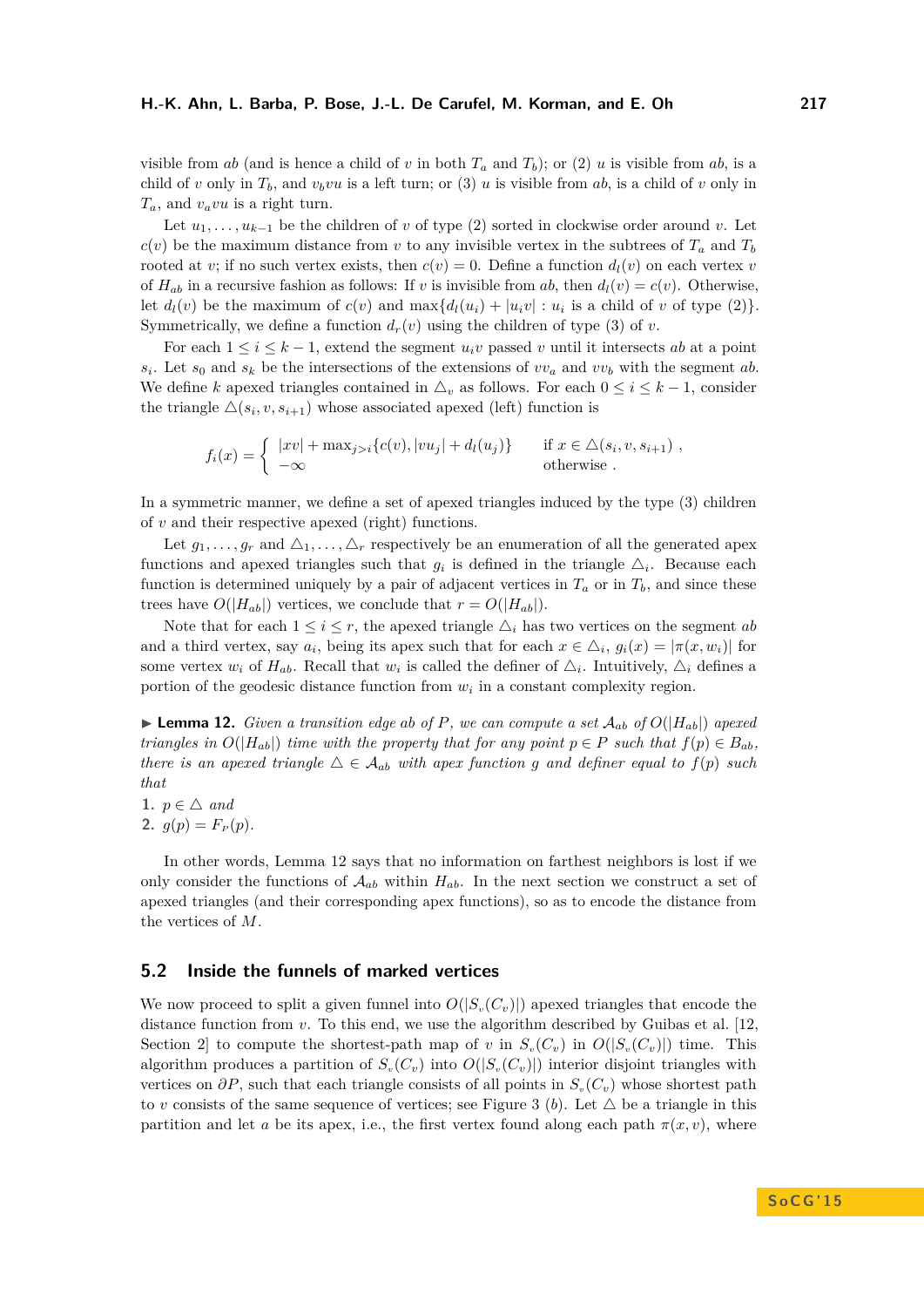$x \in \Delta$ . We define the apex function  $g_{\wedge}(x)$  of  $\Delta$  as follows:

$$
g_{\triangle}(x) = \begin{cases} |xa| + |\pi(a, v)| & \text{if } x \in \triangle , \\ -\infty & \text{otherwise} . \end{cases}
$$

Therefore, for each  $x \in \Delta$ ,  $g_{\Delta}(x) = |\pi(x, v)|$ .

<span id="page-9-1"></span>**Example 13.** The shortest-path map of *v* in  $S_v(C_v)$  can be computed in  $O(|S_v(C_v)|)$  time and produces  $O(|S_v(C_v)|)$  interior disjoint apexed triangles such that their union covers  $S_v(C_v)$ *. Moreover, for each point*  $x \in R(v)$ *, there is an apexed triangle*  $\triangle$  *with apex function g*(*x*) *such that* (1)  $x \in \Delta$  *and* (2)  $g(x) = F_P(x)$ *.* 

**Proof.** The above procedure splits  $S_v(C_v)$  into  $O(|S_v(C_v)|)$  apexed triangles, such that the apex function in each of them is defined as the geodesic distance to *v*. By Lemma [9,](#page-6-2) if  $x \in R(v)$ , then  $x \in S_v(C_v)$ . Therefore, there is an apexed triangle  $\triangle$  with apex function  $g(x)$ such that  $x \in \Delta$  and  $g(x) = |\pi(x, v)| = F_P(x)$ . Thus, we obtain properties (1) and (2).

# <span id="page-9-0"></span>**6 Prune and search**

With the tools introduced in the previous sections, we can describe a prune and search algorithm to compute the geodesic center. The idea of the algorithm is to partition *P* into  $O(1)$  cells using  $\varepsilon$ -nets, determine in which cell of  $P$  the center lies and recurse on that cell as a new subproblem with smaller complexity.

We can discard all apexed triangles that do not intersect the new cell containing the center. Using cuttings to produce this partition of *P*, we can show that both the complexity of the cell containing the center, and the number of apexed triangles that intersect it decrease by a constant fraction in each iteration of the algorithm. This process is then repeated until either of the two objects has constant descriptive size.

Let  $\tau$  be the set of all apexed triangles computed in previous sections. Lemmas [6](#page-4-4) and [12](#page-8-0) bound the number of apexed triangles constructed inside the transition hourglasses, while Lemmas [10](#page-6-3) and [13](#page-9-1) do so inside the funnels of the marked vertices. We obtain the following.

 $\triangleright$  **Corollary 14.** *The set*  $\tau$  *consists of*  $O(n)$  *apexed triangles.* 

Let  $\phi(x)$  be the upper envelope of the apex functions of the triangles in  $\tau$  (i.e.,  $\phi(x)$ )  $\max\{g(x): \Delta \in \tau \text{ and } g(x) \text{ is the apex function of } \Delta\}$ . The following result is a direct consequence of Lemmas [12](#page-8-0) and [13,](#page-9-1) and shows that the  $O(n)$  apexed triangles of  $\tau$  not only cover *P*, but their apex functions suffice to reconstruct the function  $F_p(x)$ .

<span id="page-9-2"></span>**Lemma 15.** *The functions*  $\phi(x)$  *and*  $F_P(x)$  *coincide in the domain of points of P, i.e., for*  $\operatorname{each} p \in P$ ,  $\phi(p) = F_P(p)$ .

Given a chord *C* of *P*, a *half-polygon* of *P* is one of the two simple polygons in which *C* splits *P*. A *k-cell* of *P* is a simple polygon obtained as the intersection of at most *k* halfpolygons. Because a *k*-cell is the intersection of geodesically convex sets, it is also geodesically convex. The recursive algorithm described in this section takes as input a 4-cell *R* (initially equal to *P*) containing the geodesic center of *P* and the set of apexed triangles of  $\tau$  that intersect R. In each iteration, it produces a new 4-cell of smaller complexity that intersects just a fraction of the apexed triangles and contains the geodesic center of *P*. By recursing on this new cell, the complexity of the problem is reduced in each iteration.

Let *R* be a 4-cell of *P* containing the geodesic center of *P* and let  $\tau_R$  be the set of apexed triangles of  $\tau$  that intersect *R*. Let  $m_R = \max\{|R|, |\tau_R|\}$ , where  $|R|$  denotes the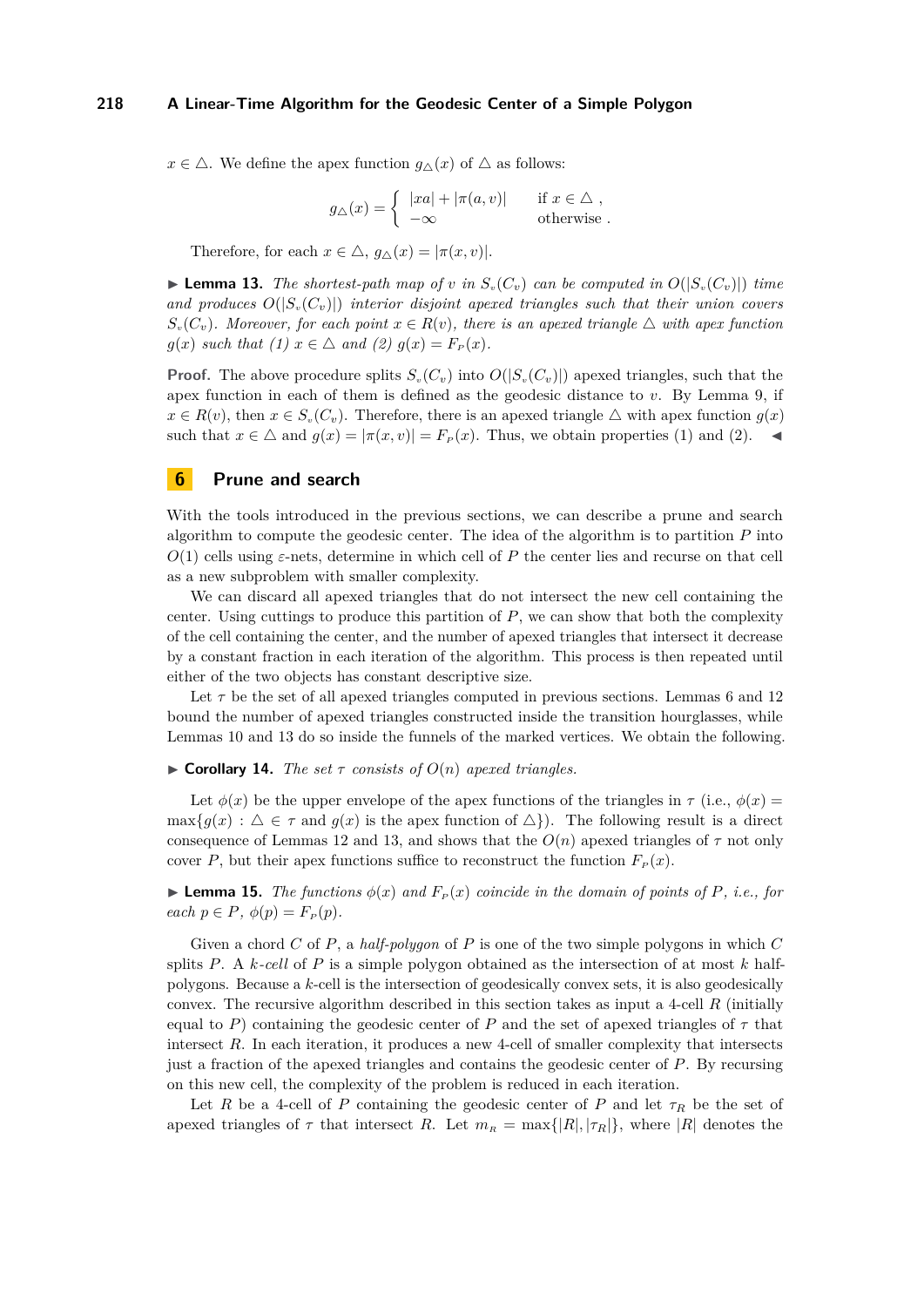<span id="page-10-0"></span>

**Figure 5** The  $\epsilon$ -net *N* splits *R* into  $O(1)$  sub-polygons that are further refined into a 4-cell decomposition using *O*(1) ray-shooting queries from the vertices of the arrangement defined by *N*.

combinatorial complexity of *R*. Recall that, by construction of the apexed triangles, for each triangle of  $\tau_R$  at least one and at most two of its boundary segments are chords of *P*. Let C be the set containing all chords that belong to the boundary of a triangle of  $\tau_R$ . Therefore,  $|\mathcal{C}| \leq 2|\tau_R| \leq 2m_R$ .

To construct  $\varepsilon$ -nets, we need some definitions (for more information on  $\varepsilon$ -nets refer to [\[18\]](#page-14-22)). Let  $\varphi$  be the set of all open 4-cells of *P*. For each  $t \in \varphi$ , let  $\mathcal{C}_t = \{C \in \mathcal{C} : C \cap t \neq \emptyset\}$  be the set of chords of C induced by t. Finally, let  $\varphi_c = \{C_t : t \in \varphi\}$  be the family of subsets of C induced by  $\varphi$ . Consider the set system  $(C, \varphi_C)$  (denoted by  $(C, \varphi)$  for simplicity).

Let  $\varepsilon > 0$  (the exact value of  $\varepsilon$  will be specified later). Because the VC-dimension of the set system  $(C, \varphi)$  is finite [\[1\]](#page-13-0), we can compute an  $\varepsilon$ -net *N* of  $(C, \varphi)$  in  $O(|\mathcal{C}|/\varepsilon) = O(m_R)$ time [\[18\]](#page-14-22). The size of *N* is  $O(\frac{1}{\varepsilon} \log \frac{1}{\varepsilon}) = O(1)$  and its main property is that any 4-cell that does not intersect a chord of *N* will intersect at most  $\varepsilon|\mathcal{C}|$  chords of  $\mathcal{C}$ .

Observe that *N* partitions *R* into *O*(1) sub-polygons (not necessarily 4-cells). We further refine this partition to obtain 4-cells. That is, we shoot vertical rays up and down from each endpoint of *N*, and from the intersection point of any two segments of *N*, see Figure [5.](#page-10-0) Overall, this partitions  $R$  into  $O(1)$  4-cells such that each either  $(i)$  is a convex polygon contained in *P* of at most four vertices, or otherwise (*ii*) contains some chain of *∂P*. Since  $|N| = O(1)$ , the whole decomposition can be computed in  $O(m_R)$  time (the intersections between segments of *N* are done in constant time, and for the ray shooting operations we walk along the boundary of *R* once).

In order to determine which 4-cell contains the geodesic center of *P*, we extend each edge of a 4-cell to a chord *C*. This can be done with two ray-shooting queries (each of which takes  $O(m_R)$  time). We then use the chord-oracle from Pollack et al. [\[23,](#page-14-8) Section 3] to decide which side of *C* contains  $c_p$ . The only requirement of this technique is that the function  $F<sub>P</sub>(x)$  coincides with the upper envelope of the apex functions when restricted to *C*, which is true by Lemma [15](#page-9-2) and from the fact that  $\tau_R$  consists of all the apexed triangles of  $\tau$  that intersect *R*. Because the chord-oracle described by Pollack et al. [\[23,](#page-14-8) Section 3] runs in time linear in the number of functions defined on *C*, we can decide in total  $O(m_R)$  time in which side of *C* the geodesic center of *P* lies. Since our decomposition into 4-cells has constant complexity, we need to perform  $O(1)$  calls to the oracle before determining the 4-cell  $R'$  that contains the geodesic center of *P*.

The chord-oracle computes the minimum of  $F<sub>P</sub>(x)$  restricted to the chord before determining the side containing the minimum. In particular, if  $c<sub>P</sub>$  lies on any chord bounding  $R'$ , then the chord-oracle will find it. Therefore, we can assume that  $c_P$  lies in the interior of  $R'$ . Moreover, since *N* is a  $\varepsilon$ -net, we know that at most  $\varepsilon|\mathcal{C}|$  chords of C intersect R'.

We can show that the complexity of *R'* also decreases: since  $|\mathcal{C}| \leq 2|\tau_R| \leq 2m_R$ , at most  $2\varepsilon m_R$  apexed triangles intersect *R'*. Because  $F_P(x)$  is defined in each point of *R'*, Lemma [15](#page-9-2)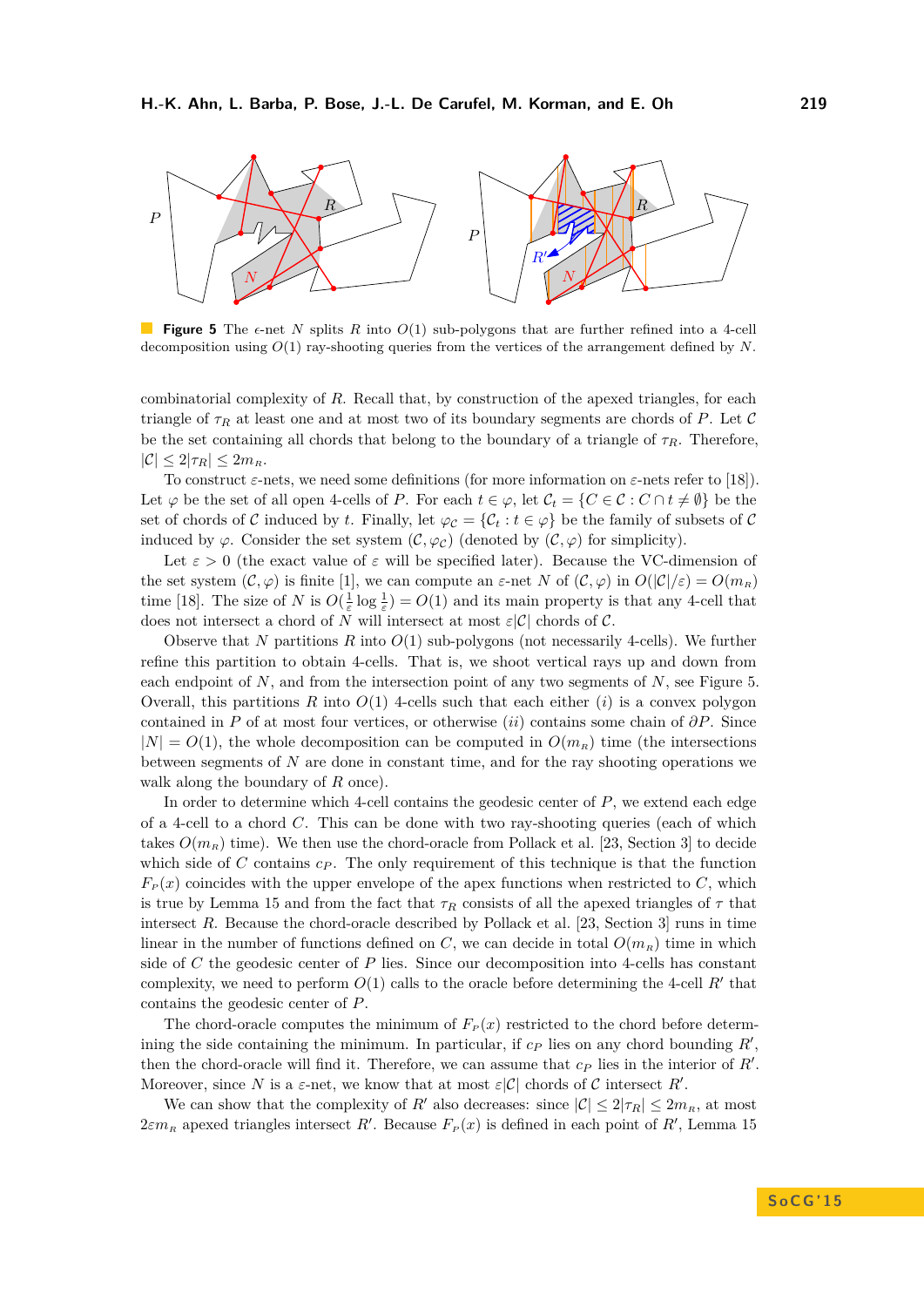implies that each vertex of  $R'$  is covered by at least one apexed triangle of  $\tau_R$ . Since each apexed triangle can cover at most three vertices, by the pigeonhole principle we conclude that  $R'$  can have at most  $6\varepsilon m_R$  vertices. Otherwise, an apexed triangle would contain at least four vertices of *R'*. Thus, if we choose  $\varepsilon = 1/12$ , we guarantee that both the size of the 4-cell *R'* and the number of apexed triangles in  $\tau_{R'}$  are at most  $m_R/2$ .

In order to proceed with the algorithm on  $R'$  recursively, we need to compute the set *τR*<sup> $\tau$ </sup> with the at most *ε*|C| apexed triangles of  $\tau$ <sup>*R*</sup> that intersect *R*<sup> $\prime$ </sup> (i.e., prune the apexed triangles that do not intersect with *R*<sup>'</sup>). For each apexed triangle  $\Delta \in \tau_R$ , we can determine in constant time if it intersects  $R'$  (either one of the endpoints is in  $R' \cap \partial P$  or the two boundaries have non-empty intersection in the interior of *P*). Overall, we need  $O(m_R)$  time to compute the at most  $\varepsilon|\mathcal{C}|$  triangles of  $\tau_R$  that intersect  $R'$ .

By recursing on  $R'$ , we guarantee that after  $O(\log m_R)$  iterations, we reduce the size of either  $\tau_R$  or  $R'$  to constant. In the former case, the minimum of  $F_P(x)$  can be found by explicitly constructing  $\phi$  in  $O(1)$  time. In the latter case, we triangulate *R'* and apply the chord-oracle to determine which triangle will contain *c<sup>P</sup>* . The details needed to find the minimum of  $\phi(x)$  inside this triangle are given in the next section.

**I Lemma 16.** In  $O(n)$  time we can find either the geodesic center of P or a triangle *containing the geodesic center.*

# <span id="page-11-0"></span>**7 Finding the center within a triangle**

In order to complete the algorithm it remains to show how to find the geodesic center of *P* for the case in which  $R'$  is a triangle. If this triangle is in the interior of  $P$ , it may happen that several apexed triangles of  $\tau$  fully contain  $R'$ . Thus, the pruning technique used in the previous section cannot be further applied. We solve this case with a different approach.

Recall that  $\phi(x)$  denotes the upper envelope of the apex functions of the triangles in  $\tau$ , and the geodesic center is the point that minimizes  $\phi$ . The key observation is that, as it happened with chords, the function  $\phi(x)$  restricted to  $R'$  is convex.

Let  $\Delta_1, \Delta_2, \ldots, \Delta_m$  be the set of  $m = O(n)$  apexed triangles of  $\tau$  that intersect  $R'$ . Let  $a_i$  and  $w_i$  be the apex and the definer of  $\Delta_i$ , respectively. Let  $g_i(x)$  be the apex function of  $\Delta_i$  such that

$$
g(x) = \begin{cases} |xa_i| + \kappa_i & \text{if } x \in \triangle_i, \\ -\infty & \text{otherwise} \end{cases}
$$

where  $\kappa_i = |\pi(a_i, w_i)|$  is a constant.

By Lemma [15,](#page-9-2)  $\phi(x) = F_p(x)$ . Therefore, the problem of finding the center is equivalent to the following optimization problem in  $\mathbb{R}^3$ :

**(P1).** Find a point  $(x, r) \in \mathbb{R}^3$  minimizing *r* subject to  $x \in R'$  and

$$
g_i(x) \leq r
$$
, for  $1 \leq i \leq m$ .

Thus, we need only to find the solution to (P1) to find the geodesic center of *P*. We use some remarks described by Megiddo in order to simplify the description of (P1) [\[19\]](#page-14-23).

To simplify the formulas, we square the equation  $|x a_i| \leq r - \kappa_i$ :

$$
||x||^2 - 2x \cdot a_i + ||a_i||^2 = |xa_i|^2 \le (r - \kappa_i)^2 = r^2 - 2r\kappa_i + \kappa_i^2.
$$

And finally for each  $1 \leq i \leq m$ , we define the function  $h_i(x, r)$  as follows:

$$
h_i(x,r) = \begin{cases} ||x||^2 - 2x \cdot a_i + ||a_i||^2 - r^2 + 2r\kappa_i - \kappa_i^2 & \text{if } x \in \Delta_i, \\ -\infty & \text{otherwise.} \end{cases}
$$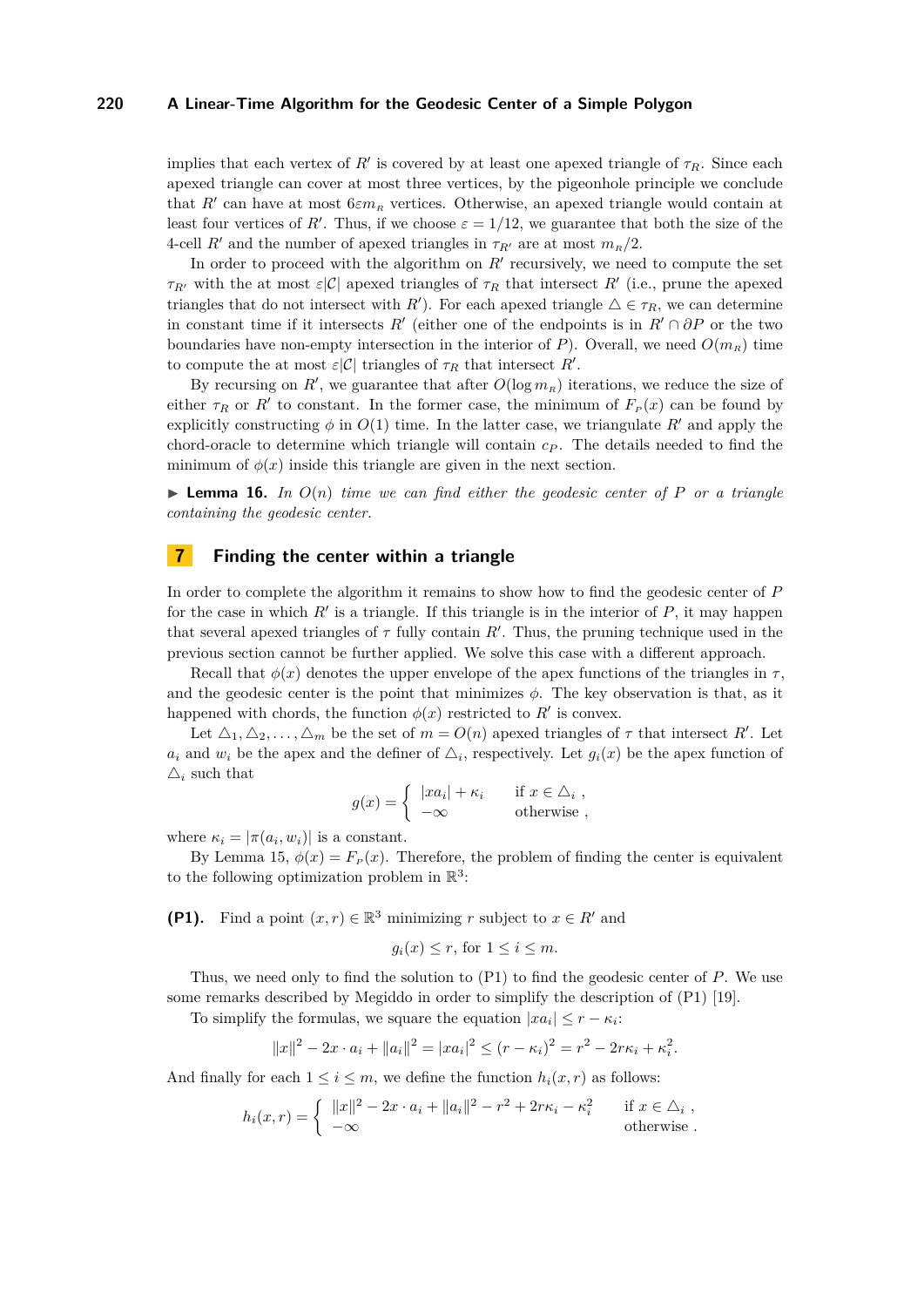## **H.-K. Ahn, L. Barba, P. Bose, J.-L. De Carufel, M. Korman, and E. Oh 221**

Therefore, our optimization problem can be reformulated as:

**(P2).** Find a point  $(x, r) \in \mathbb{R}^3$  such that *r* is minimized subject to  $x \in R'$  and

$$
h_i(x,r) \leq 0
$$
 and  $r > \max{\kappa_i}$ , for  $1 \leq i \leq m$ .

Let  $h'_i(x,r) = ||x||^2 - 2x \cdot a_i + ||a_i||^2 - r^2 + 2r\kappa_i - \kappa_i^2$  be a function defined in the entire plane and let  $(P2')$  be an optimization problem analogous to  $(P2)$  where every instance of  $h_i(x, r)$  is replaced by  $h'_i(x, r)$ . The optimization (P2') was studied by Megiddo in [\[19\]](#page-14-23). We provide some of the intuition used by Megiddo to solve this problem.

Although the functions  $h_i'(x, r)$  are not linear, they all have the same non-linear terms. Therefore, for  $i \neq j$ , we get that  $h'_i(x,r) = h'_j(x,r)$  defines a *separating plane* 

$$
\gamma_{i,j} = \{(x,r) \in \mathbb{R}^3 : 2(\kappa_i - \kappa_j)r - 2(a_i - a_j) \cdot x + ||a_i||^2 - ||a_j||^2 - \kappa_i^2 + \kappa_j^2 = 0\}.
$$

As noted by Megiddo [\[19\]](#page-14-23), this separating plane has the following property: If the solution  $(x, r)$  to  $(P2')$  is known to lie to one side of  $\gamma_{i,j}$ , then we know that one of the constraints is redundant. Thus, to solve (P2') it sufficed to have a *side-decision oracle* to determine in which side of a plane  $\gamma_{i,j}$  the solution lies. Megiddo showed how to implement this oracle in a way that the running time is proportional to the number of constraints [\[19\]](#page-14-23).

Once we have such an oracle, Megiddo's problem can be solved using a prune and search approach: pair the functions arbitrarily, and consider the set of  $m/2$  separating planes defined by these pairs. For some constant *t*, compute a  $1/t$ -cutting in  $\mathbb{R}^3$  of the separating planes. A 1/*t*-cutting is a partition of the plane into  $O(t^3) = O(1)$  convex regions each of which is of constant complexity and intersects at most *m/*2*t* separating planes. A cutting of planes can be computed in linear time in  $\mathbb{R}^3$  for any  $t = O(1)$  [\[17\]](#page-14-24). After computing the cutting, determine in which of the regions the minimum lies by performing *O*(1) calls to the side-decision oracle. Because at least  $(t-1)m/2t$  separating planes do not intersect this constant complexity region, for each of them we can discard one of the constraints as it becomes redundant. Repeating this algorithm recursively we obtain a linear running time.

To solve (P2) we follow a similar approach, but our set of separating planes needs to be extended in order to handle apex functions as they are only defined in the same way as in  $(P2')$  in a triangular domain. Note that no vertex of an apexed triangle can lie inside  $R'$ .

# **7.1 Optimization problem in a convex domain**

In this section we describe our algorithm to solve the optimization problem (P2). To this end, we pair the apexed triangles arbitrarily to obtain  $m/2$  pairs. By identifying the plane where *P* lies with the plane  $Z_0 = \{(x, y, z) : z = 0\}$ , we can embed each apexed triangle in  $\mathbb{R}^3$ . A *plane-set* is a set consisting of at most five planes in  $\mathbb{R}^3$ . For each pair of apexed triangles  $(\triangle_i, \triangle_j)$  we define its plane-set as follows: For each chord of *P* bounding either  $\triangle_i$ or  $\Delta_i$  (at most two chords on each triangle), consider the line extending this chord and the vertical extrusion of this line in  $\mathbb{R}^3$ , i.e., the plane containing this chord orthogonal to  $Z_0$ . Moreover, consider the separating plane  $\gamma_{i,j}$ . The set containing these planes is the plane-set of the pair  $(\triangle_i, \triangle_j)$ .

Let  $\Gamma$  be the union of all the plane-sets defined by the  $m/2$  pairs of apexed triangles. Because the plane-set of each pair  $(\triangle_i, \triangle_j)$  consists of at most five planes and contains at least one plane unique to this pair, say  $\gamma_{i,j}$ , we infer that  $m/2 \leq |\Gamma| \leq 5m/2$ .

Compute a 1*/t*-cutting of Γ in *O*(*m*) time for some constant *t* to be specified later. Because *t* is constant, this  $1/t$ -cutting splits the space into  $O(1)$  convex regions, each bounded by a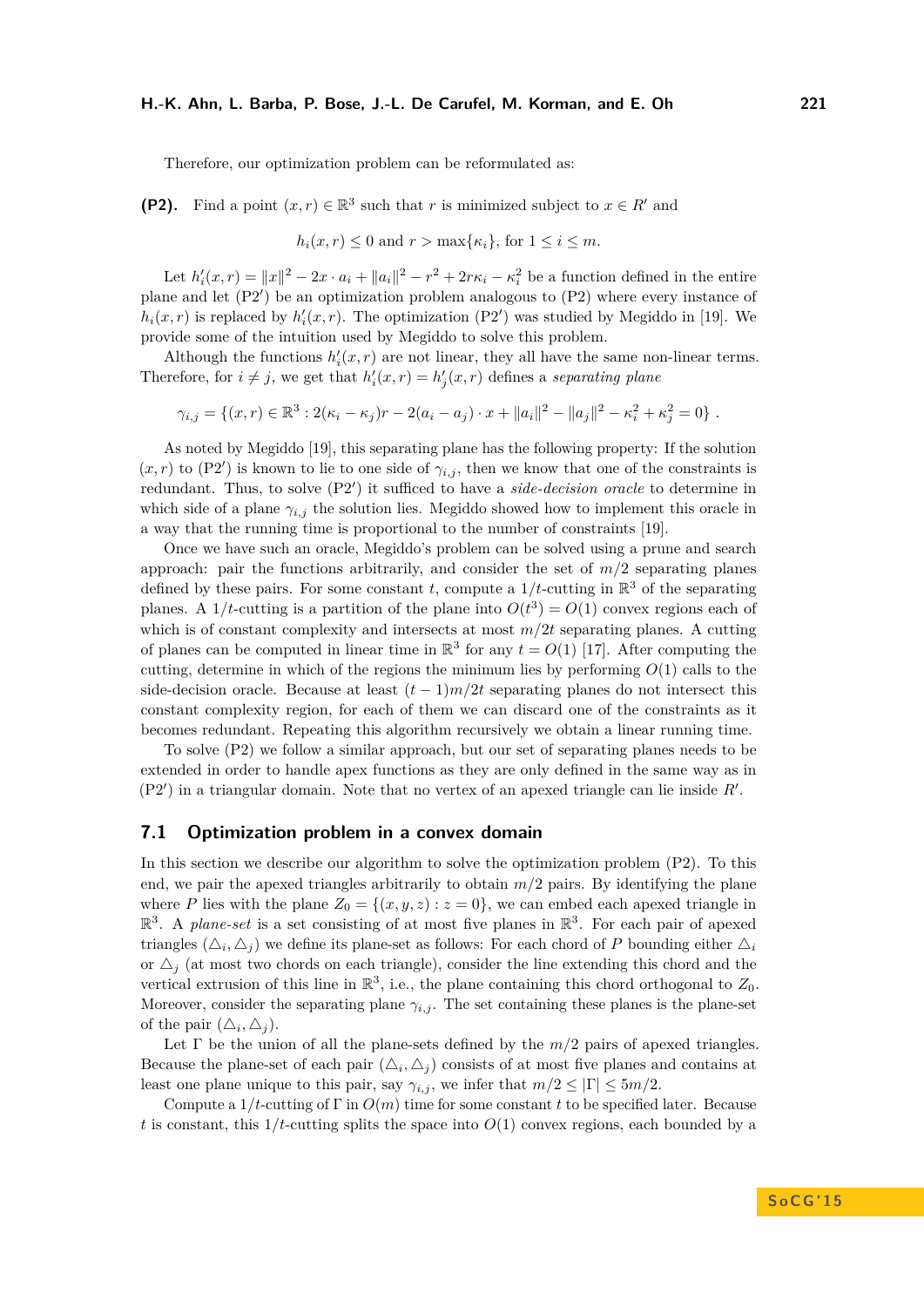constant number of planes [\[17\]](#page-14-24). Using a side-decision algorithm (to be specified later), we can determine the region *Q* of the cutting that contains the solution to (P2). Because *Q* is the region of a  $1/t$ -cutting of Γ, we know that at most  $|\Gamma|/t$  planes of Γ intersect *Q*. In particular, at most |Γ|*/t* plane-sets intersect *Q* and hence, at least (*t* − 1)|Γ|*/t* plane-sets do not intersect *Q*. Since  $|\Gamma| \geq m/2$ , at least  $(t-1)m/2t$  plane-sets do not intersect *Q*.

Let  $(\triangle_i, \triangle_j)$  be a pair such that its plane-set does not intersect *Q*. Let *Q'* be the projection of *Q* on the plane *Z*0. Because the plane-set of this pair does not intersect *Q*, we know that  $Q'$  intersects neither the boundary of  $\Delta_i$  nor that of  $\Delta_j$ . Two cases arise:

**Case 1.** If either  $\Delta_i$  or  $\Delta_j$  does not intersect  $Q'$ , then we know that their apex function is redundant and we can drop the constraint associated with this apexed triangle.

**Case 2.** If  $Q' \subset \Delta_i \cap \Delta_j$ , then we need to decide which constraint to drop. To this end, we consider the separating plane  $\gamma_{i,j}$ . Notice that inside the vertical extrusion of  $\Delta_i \cap \Delta_j$ (and hence in *Q*), the plane  $\gamma_{i,j}$  has the property that if we know which side of it contains the solution, then one of the constraints can be dropped. Since  $\gamma_{i,j}$  does not intersect *Q* as  $\gamma_{i,j}$  belongs to the plane-set of  $(\Delta_i, \Delta_j)$ , we can decide which side of  $\gamma_{i,j}$  contains the solution to (P2) and drop one of the constraints.

Regardless of the case, if the plane-set of a pair  $(\triangle_i, \triangle_j)$  does not intersect *Q*, then we can drop one of its constraints. Since at least  $(t-1)m/2t$  plane-sets do not intersect *Q*, we can drop at least  $(t-1)m/2t$  constraints. By choosing  $t=2$ , we are able to drop at least  $(t-1)m/2t = m/4$  constraints. Consequently, after  $O(m)$  time, we are able to drop  $m/4$  apexed triangles. By repeating this process recursively, we end up with a constant size problem in which we can compute the upper envelope of the functions explicitly and find the solution to (P2) using exhaustive search. Thus, the running time of this algorithm is bounded by the recurrence  $T(m) = T(3m/4) + O(m)$  which solves to  $O(m)$ . Because  $m = O(n)$ , we can find the solution to  $(P2)$  in  $O(n)$  time.

It remains to describe the side-decision algorithm. Given a plane *γ*, we want to decide in which side of  $\gamma$  lies the solution to (P2). To this end, we solve (P2) restricted to  $\gamma$ , i.e., with the additional constraint  $(x, r) \in \gamma$ . This approach was used by Megiddo [\[19\]](#page-14-23), the idea is to recurse by reducing the dimension of the problem. Another approach is to use a slight modification of the chord-oracle described by Pollack et al. [\[23,](#page-14-8) Section 3].

Once the solution to (P2) restricted to  $\gamma$  is known, we can follow the same idea used by Megiddo [\[19\]](#page-14-23) to find the side of  $\gamma$  containing the global solution to (P2). That is, we find the apex functions that define the minimum restricted to *γ*. Since  $\phi(x) = F_p(x)$  is locally defined by these functions, we can decide in which side the minimum lies using convexity. We obtain the following result.

 $\blacktriangleright$  **Lemma 17.** Let  $R'$  be a convex trapezoid contained in  $P$  such that  $R'$  contains the geodesic *center of P. Given the set of all apexed triangles of*  $\tau$  *that intersect*  $R'$ *, we can compute the geodesic center of P in O*(*n*) *time.*

The following theorem summarizes the result presented in this paper.

 $\triangleright$  **Theorem 18.** We can compute the geodesic center of any simple polygon P of *n* vertices  $in O(n)$  *time.* 

#### **References**

<span id="page-13-0"></span>**<sup>1</sup>** Hee-Kap Ahn, Luis Barba, Prosenjit Bose, Jean-Lou De Carufel, Matias Korman, and Eunjin Oh. A linear-time algorithm for the geodesic center of a simple polygon. *CoRR*, abs/1501.00561, 2015.